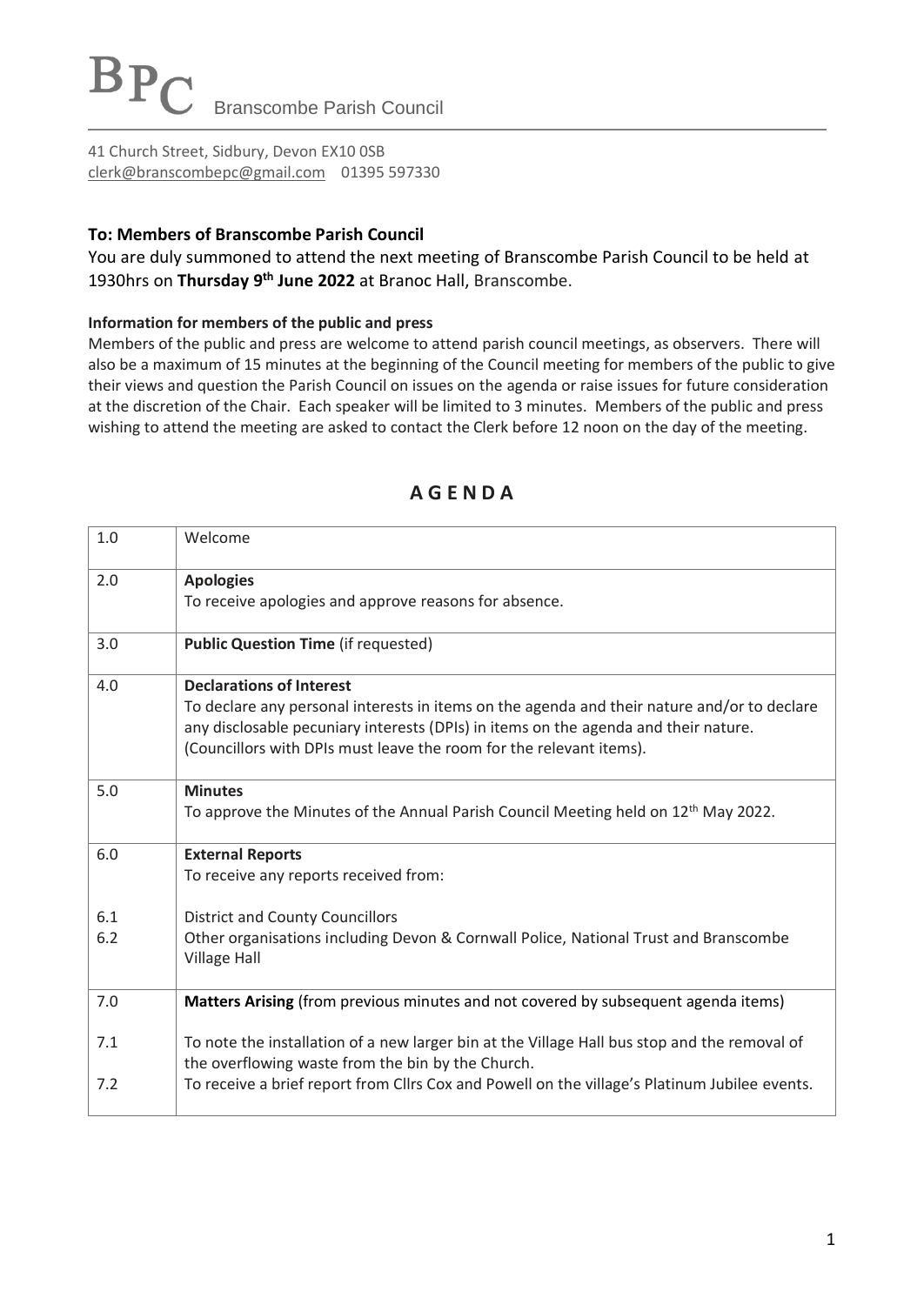# Branscombe Parish Council

| 8.0                             | <b>Annual Governance and Accountability Return (AGAR)</b>                                                                                                                                                                                                                                                                                                                              |  |  |  |  |  |  |
|---------------------------------|----------------------------------------------------------------------------------------------------------------------------------------------------------------------------------------------------------------------------------------------------------------------------------------------------------------------------------------------------------------------------------------|--|--|--|--|--|--|
| 8.1<br>8.2<br>8.3<br>8.4<br>8.5 | To note the Annual Audit Report 2021/22<br>To approve the Annual Governance Statement (to be signed by the Chairman and Clerk)<br>To approve the Annual Accounting Statements (to be signed by the Chairman)<br>To approve the Certificate of Exemption (to be signed by the Chairman and Clerk)<br>To note the period for the Exercise of Public Rights - 20th June to 29th July 2022 |  |  |  |  |  |  |
| 9.0                             | <b>BPC Policies and Documents</b>                                                                                                                                                                                                                                                                                                                                                      |  |  |  |  |  |  |
|                                 | To consider and adopt the following policies:                                                                                                                                                                                                                                                                                                                                          |  |  |  |  |  |  |
| 9.1<br>9.2<br>9.3               | <b>BPC Member Code of Conduct</b><br><b>BPC Equality and Diversity Policy</b><br><b>BPC Grant Aid Policy</b>                                                                                                                                                                                                                                                                           |  |  |  |  |  |  |
| 10.0                            | <b>Planning Applications</b><br>To consider the following:                                                                                                                                                                                                                                                                                                                             |  |  |  |  |  |  |
| 10.1                            | 22/0974/FUL<br>11 Mill Lane Branscombe Devon EX12 3DS<br>Retrospective planning application for the installation of one 7KW Air Source Heat Pump<br>(ASHP).                                                                                                                                                                                                                            |  |  |  |  |  |  |
| 10.2                            | 22/1188/FUL<br>The Linhay Branscombe Seaton EX12 3BX<br>Erection of replacement outbuilding to include home office, garden room and water tank<br>storage.                                                                                                                                                                                                                             |  |  |  |  |  |  |
| 11.0                            | <b>Grant Application</b>                                                                                                                                                                                                                                                                                                                                                               |  |  |  |  |  |  |
|                                 | To consider a request for funding (£200.00) to support the continued operation of the<br>Branscombe Cake and Chat group.                                                                                                                                                                                                                                                               |  |  |  |  |  |  |
| 12.0                            | <b>Finance</b>                                                                                                                                                                                                                                                                                                                                                                         |  |  |  |  |  |  |
| 12.1                            | To note the current financial position (subject to quarterly bank reconciliation)                                                                                                                                                                                                                                                                                                      |  |  |  |  |  |  |
|                                 | Total receipts for year<br>£4.000.00<br>Total payments for year                                                                                                                                                                                                                                                                                                                        |  |  |  |  |  |  |
|                                 | £1,741.28<br><b>Difference</b><br>2,258.72                                                                                                                                                                                                                                                                                                                                             |  |  |  |  |  |  |
|                                 | <b>Current Balance</b><br>£22,431.70                                                                                                                                                                                                                                                                                                                                                   |  |  |  |  |  |  |
| 12.2                            | To approve the purchase of a voucher to be given to M Somers for his work at Coronation<br>Gardens.                                                                                                                                                                                                                                                                                    |  |  |  |  |  |  |
| 12.3                            | To approve the following payments (and if necessary, any last-minute payments arising<br>since the issue of the agenda)                                                                                                                                                                                                                                                                |  |  |  |  |  |  |